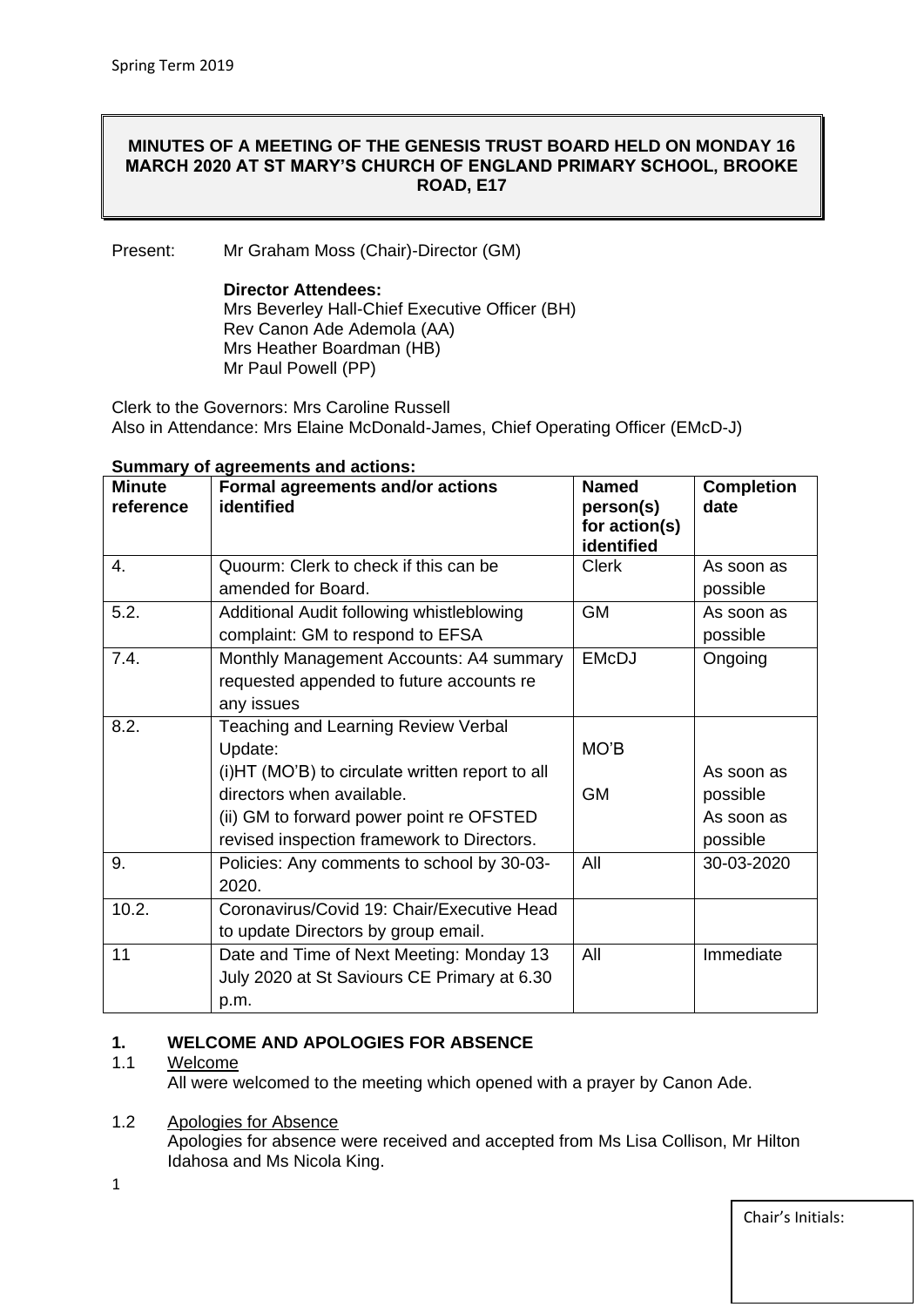## 1.3 Quorum.

The Clerk confirmed that the meeting was quorate with 5 Directors present.

# **2. DECLARATIONS OF INTEREST**

2.1 Declarations of Interest in the Current Agenda Items There were no declarations made pertaining to any of the agenda items for this meeting.

## **3. NOTIFICATION OF ANY OTHER BUSINESS**

There were none.

## **4. MEMBERSHIP OF THE BOARD/TRUSTEES**

This was discussed noting that a visit has been arranged by a nominee from Academy Ambassadors and that a potentially interested parent has been approached. The meeting discussed the reasons for the limited life of Trustees which include work/life balance and family and time commitments. It was suggested that newly appointed trustees be supported via a mentor system and that email information be exchanged between meetings. Possibly, the future size of the board could be reduced in order to reduce quorum requirements.

**ACTION:** Clerk to check if quorum requirements can be changed.

# **5. CHAIR'S ACTION**

Recorded under confidential minutes

## **6. MINUTES**

6.1. Minutes of the Meeting Held on 27 January 2020

These were received and accepted subject to noting that PP would be standing down as chair of standards committee. Mr Graham Moss signed a copy of the minutes for retention by the Trust.

## **7. FINANCE**

7.1. Finance Committee

This met recently with minutes being drafted for approval.

## 7.2. Monthly Management Accounts for GET Trust Schools (St Mary's, St Margarets and **St Saviours**)

These were circulated prior to the meeting and approved. It was noted that income and expenditure are satisfactory for the time of year and that the Trust has good reserves. The accounts are seen monthly by GM per Academies Financial Handbook requirements.

#### **ACTION:**

-A4 page summary requested appended to future accounts to highlight any issues.

## **8. REPORTS**

- 8.1. Standards Committee
- 8.1.1. It was reported that this met at the end of January and considered risks, data and strategy with draft minutes available. It was **AGREED** that future agendas will identify key risks on the register e.g. change of Head Teacher and report regarding those as part of a strategic update.
- 8.1.2. The meeting discussed staff attendance at Trust schools with return to work meetings held and absence management for repeated short absences. Some pupils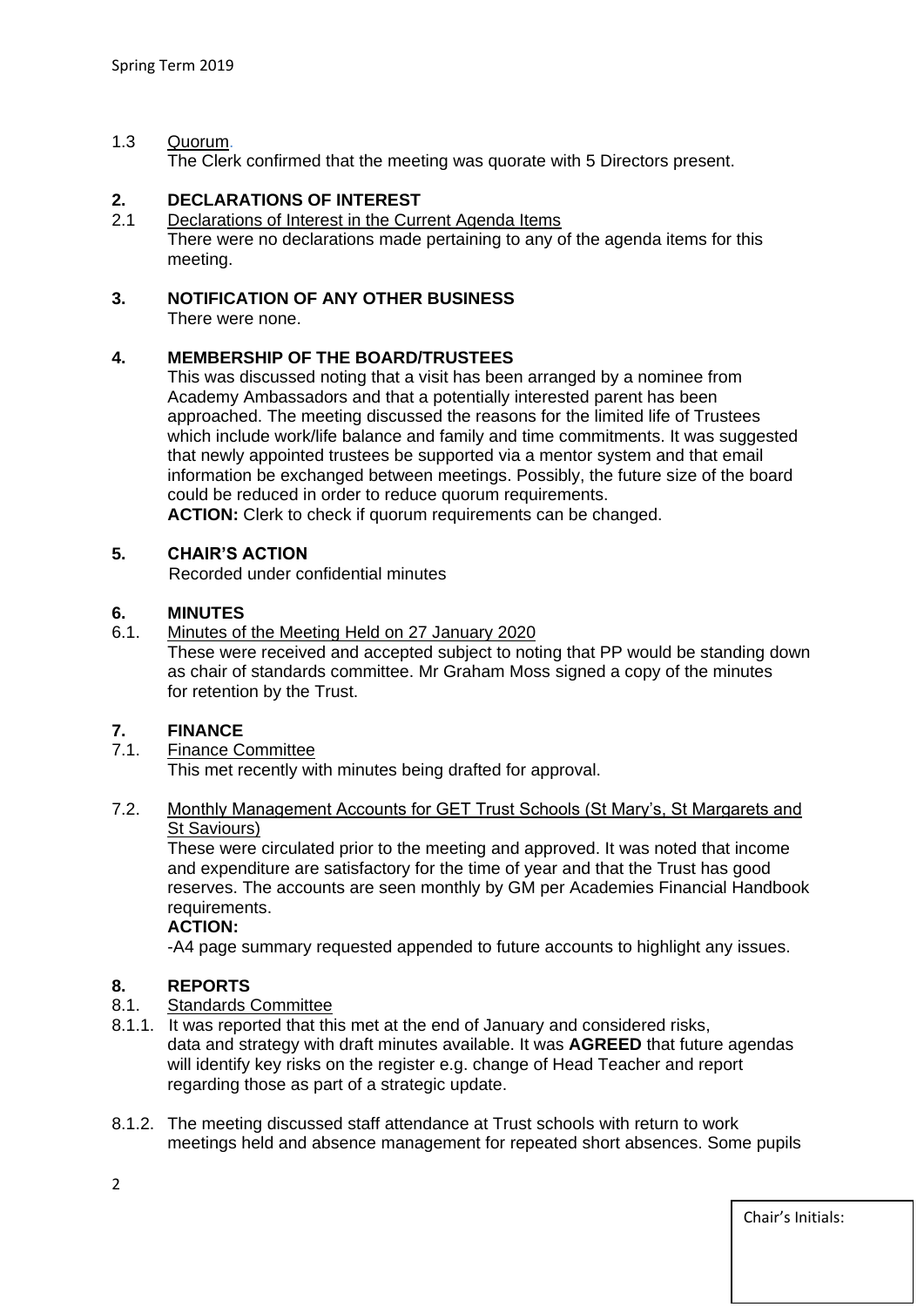have not been attending school due to coronavirus with a potential impact on summer 2020 SATS results.

8.2. Teaching and Learning Verbal Update

This was conducted at St Mary's by Sir Robin and is similar to a Section 8 inspection. He with extremely complementary regarding curriculum design, implementation and impact. A suggested improvement was to incorporate CPOMS/child protection issues and data and look for patterns for improvement made.

At St Margaret's there was a teaching and learning review with a member of the school improvement team from LB Barking and Dagenham. It was positive nd it was agreed that it is consistently good.

At St Saviours there was a teaching and learning review which was conducted with senior leadership and with support from LBWF head teachers. PP reported that he had met with the reviewer with a review requested of data and assessment (linked to what has been learnt).

## **ACTIONS:**

-St Mary's Headteacher to circulate written report to all directors when available. -GM to forward power point re revised OFSTED inspection framework to all Directors.

8.3. Section 48 Inspection Update

**St Margaret's:** This report has been circulated and reviewed. **St Saviour's:** This is due in summer 2020. **St Mary's:** This is due in summer 2021.

# **9. POLICIES**

 The following were **AGREED** for re-adoption in principle. Any comments/ proposed amendments may be sent to the school by 30 March 2020 after which time consent will be assumed.

-Employee access to personnel files.

-Adoption procedure.

-Employment of close relatives.

-Flexible working.

-Managing sickness absence.

# **10. ANY OTHER BUSINESS**

## Coronavirus Update

BH reported that the School has devised an action plan for use in the event of closure. Online pupil learning resources have been devised for use for parents with children at home. A letter to parents will include password details. The School has a list of vulnerable children, foodbank collections will be arranged, there will be provision for children without IT at home and hard copy timetable and basic stationery resources will be provided. Teacher absences were noted with staff to have home based roles including forward planning and reporting including arrangements for physically vulnerable staff.

**Q.** What will be the financial effect of reduced external service income? **A.** There is some contingency. The School will maintain regular communication with parents, enable home working, encourage staff to mitigate risk and vulnerable groups to selfisolate.

# **11. DATE AND TIME OF NEXT MEETING**

Monday 13 July 2020 at St Saviours' Primary School at 6.30 p.m.

The meeting closed at 8.00 p.m.